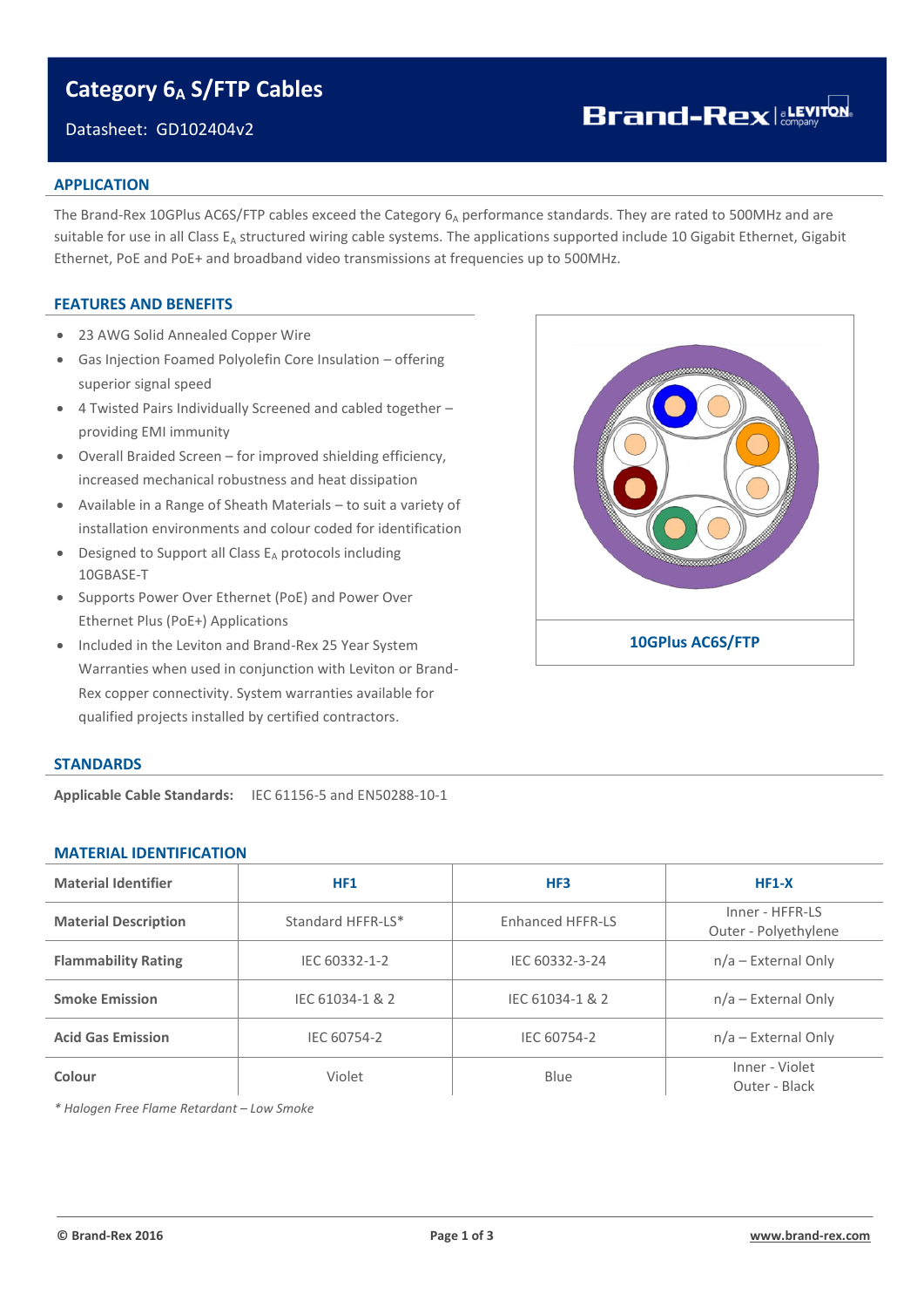# **Category 6<sup>A</sup> S/FTP Cables**

## Datasheet: GD102404v2

#### **PRIMARY ELECTRICAL PARAMETERS**

| <b>CHARACTERISTIC</b>                 | <b>SPECIFICATION</b>   | TYPICAL PERFORMANCE @ 20°C |  |  |
|---------------------------------------|------------------------|----------------------------|--|--|
| <b>Conductor Loop Resistance</b>      | Max 19 $\Omega$ / 100m | $14\Omega/100m$            |  |  |
| <b>Conductor Resistance Unbalance</b> | Max $2\%$              | 0.1%                       |  |  |
| <b>Insulation Resistance</b>          | $>$ 5GΩ.km             | $>$ 50GΩ.km                |  |  |
| Dielectric Strength                   | 2500 Vdc/2secs         | Pass                       |  |  |

#### **SECONDARY ELECTRICAL PARAMETERS**

| <b>CHARACTERISTIC</b>                | <b>SPECIFICATION</b>     | TYPICAL PERFORMANCE @ 20°C       |  |  |
|--------------------------------------|--------------------------|----------------------------------|--|--|
| <b>Velocity of Propagation</b>       | <534nsec/100m @ 100MHz   | 413nsec/100m @ 100MHz            |  |  |
| <b>Delay Skew</b>                    | Max 25nsec/100m @ 100MHz | 4nsec/100m @ 100MHz              |  |  |
| <b>Mean Characteristic Impedance</b> | $100Ω +/- 5Ω @ 100MHz$   | $100\Omega \pm 3\Omega$ @ 100MHz |  |  |
| <b>Coupling Attenuation</b>          | Tvpe 1                   | 90dB                             |  |  |
| <b>Transfer Impedance</b>            | Grade 1                  | $8m\Omega/m$ @ 10MHz             |  |  |

### **ELECTRICAL PERFORMANCE**

| <b>Frequency (MHz)</b>             |                | $\mathbf{1}$ | 4     | 10    | 20    | 100   | 200   | 250   | 500   | 550   |
|------------------------------------|----------------|--------------|-------|-------|-------|-------|-------|-------|-------|-------|
| <b>Insertion Loss</b><br>(dB/100m) | Standard       | na           | 3.8   | 5.9   | 8.4   | 19.1  | 27.6  | 31.1  | 45.3  | na    |
|                                    | <b>Typical</b> | 1.9          | 3.5   | 5.5   | 7.8   | 18.0  | 26.1  | 29.4  | 43.0  | 45.4  |
| NEXT (dB)                          | Standard       | na           | 66.3  | 60.3  | 55.8  | 45.3  | 40.8  | 39.3  | 34.8  | na    |
|                                    | <b>Typical</b> | 100.0        | 100.0 | 100.0 | 100.0 | 94.3  | 88.9  | 87.1  | 81.7  | 81.0  |
|                                    | Standard       | na           | 63.3  | 57.3  | 52.8  | 42.3  | 37.8  | 36.3  | 31.8  | na    |
| <b>PSNEXT (dB)</b>                 | <b>Typical</b> | 97.0         | 97.0  | 97.0  | 97.0  | 91.3  | 85.9  | 84.1  | 78.7  | 78.0  |
| ELFEXT (dB/100m)                   | Standard       | na           | 56.0  | 48.0  | 42.0  | 28.0  | 22.0  | 20.0  | 14.0  | na    |
|                                    | <b>Typical</b> | 90.0         | 90.0  | 90.0  | 84.8  | 70.8  | 64.8  | 62.8  | 56.8  | 56.0  |
| <b>PSELFEXT</b>                    | Standard       | na           | 53.0  | 45.0  | 39.0  | 25.0  | 19.0  | 17.0  | 11.0  | na    |
| (dB/100m)                          | <b>Typical</b> | 87.0         | 87.0  | 87.0  | 81.8  | 67.8  | 61.8  | 59.8  | 53.8  | 53.0  |
| Return loss (dB)                   | Standard       | 20.0         | 23.0  | 25.0  | 25.0  | 20.1  | 18.0  | 17.3  | 17.3  | na    |
|                                    | <b>Typical</b> | 27.0         | 30.0  | 30.0  | 30.0  | 25.1  | 23.0  | 22.3  | 20.2  | 19.9  |
| <b>PSANEXT (dB)</b>                | Standard       | 67.0         | 67.0  | 67.0  | 67.0  | 62.5  | 58.0  | 56.5  | 52.0  | na    |
|                                    | <b>Typical</b> | 100.0        | 100.0 | 100.0 | 100.0 | 100.0 | 100.0 | 100.0 | 100.0 | 100.0 |
| <b>PSAACR-F (dB)</b>               | Standard       | 67.0         | 66.2  | 58.2  | 52.2  | 38.2  | 32.2  | 30.2  | 24.2  | na    |
|                                    | <b>Typical</b> | 98.1         | 96.5  | 94.5  | 92.2  | 82.0  | 73.9  | 70.6  | 57.0  | 54.6  |